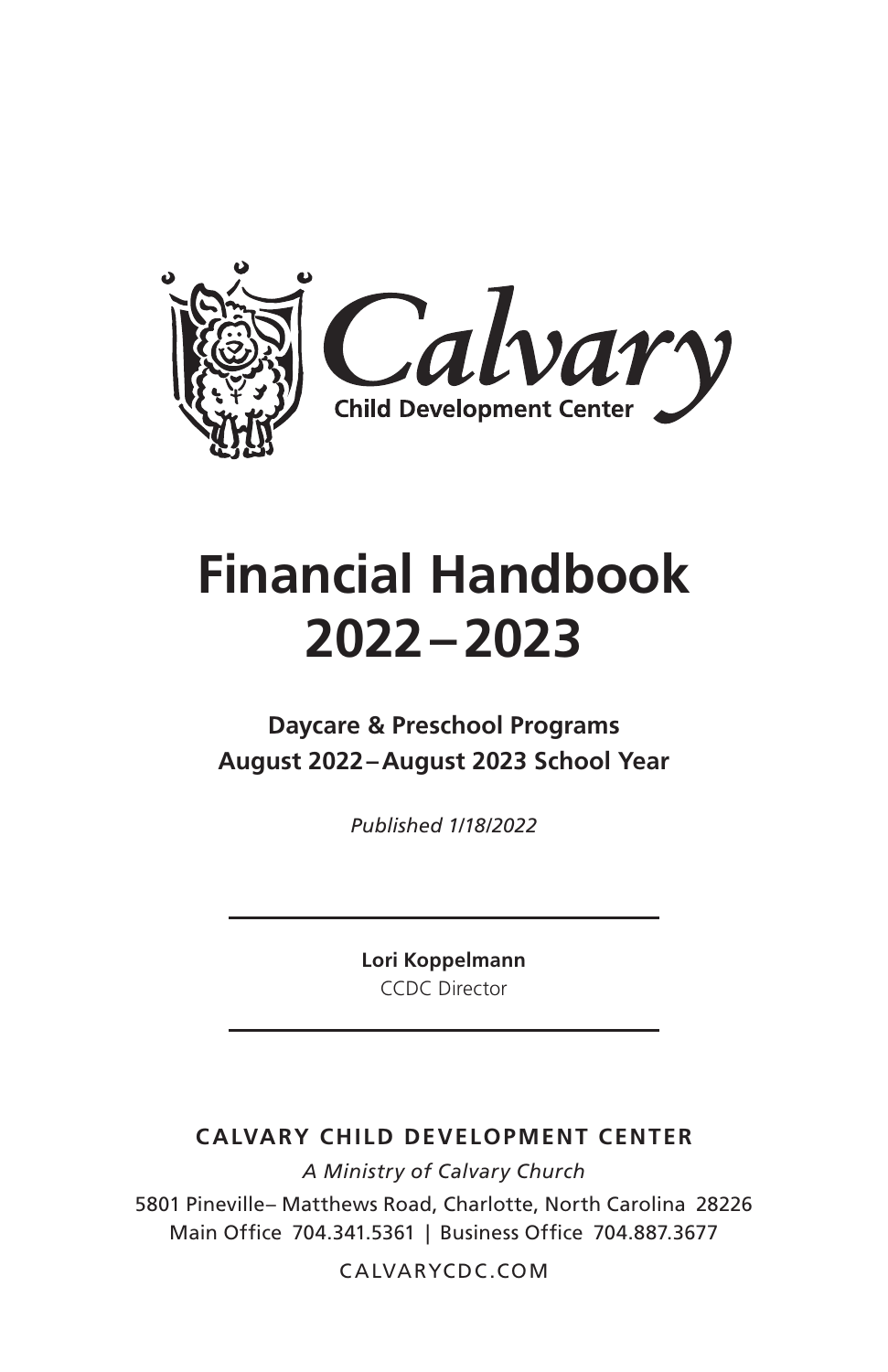# GENERAL INFORMATION

*Calvary Child Development Center is a non-profit ministry of Calvary Church. We strive to provide the highest quality Preschool and Daycare programs for children ages 18 months through five years. This publication covers the TUITION AND FEES POLICIES AND PROCEDURES for the Center.*

#### **Overview**

Welcome to the Calvary Child Development Center family! This handbook provides the financial information and policies for the Center, including tuition and fees rates for our **Preschool (pages 4–5)** and **Daycare (pages 6–7)** programs.

# Online Payments

All payments must be made using our secure online payment system, **HeadMaster Online**, at *calvarycdc.com/onlinepay.*

During enrollment, you will receive an email containing a link to your account via the **primary email address** on file in the CCDC billing system. This email will include a **username** and **password** for access to your account. Here you will make all payments and set up recurring tuition payments using your credit card or bank account information. Contact our Business Office at 704.887.3677 with questions.

# Annual Preschool/Daycare Tuition & Fees

All charges shall be due and payable in accordance with the terms and policies as stated in this *CCDC Financial Handbook*. **CCDC reserves the right to revise tuition and fee rates at any time.** Parents will be notified prior to rate increases.

# Enrollment Fee

The enrollment fee is to be paid at the time of enrollment. This fee is **NOT credited toward tuition** and is **non-refundable.**

# Health & Sanitation Fee

There is an **ANNUAL FEE** of **\$100 per Preschool child** and **\$120 per Daycare child** to help offset the expense of sanitizing our facility. This fee will be billed at enrollment; please pay through the online payment portal.

# Key Fobs

CCDC uses a secure entry system. Replacement fee for a lost key fob is \$25.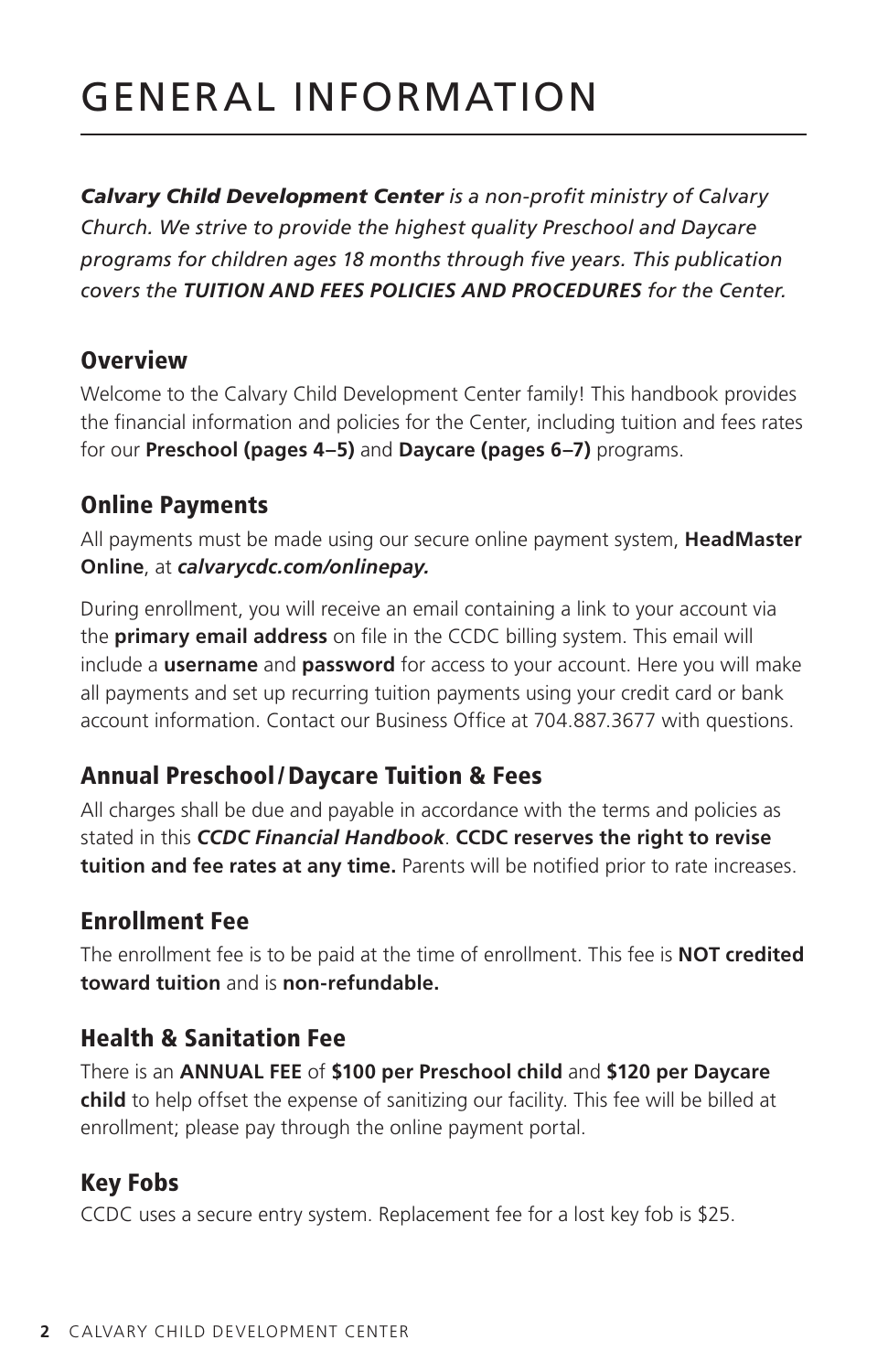# Annual Enrollment Expectations

Students are expected to be enrolled for the entire school year. **Daycare** students are enrolled from August to August. **Preschool** students are enrolled for the school year as per the CCDC calendar (usually August –May). **You will be responsible for the entire tuition for the enrollment period.** 

For your convenience, Preschool tuition is quoted on a *per month, 10–payment schedule.* Daycare tuition is quoted on a *per week, 52–payment schedule.*

# Withdrawals

Should you need to withdraw your student for any reason during the school year, a **written notice to the Business Office is required at least 30 days prior** to the withdrawal date. You are responsible for tuition and fees for 30 days beyond the date the Business Office receives notification, regardless of the child's last day in attendance.

# Delinquent Accounts

A student will not be permitted to continue or re-enroll in our program if any tuition, fees, or other charges are **delinquent***—30 days past due.*

# Calendar & Holidays

Our programs operate according to the **CCDC School Year Calendar**. The calendar is included in the *CCDC Parent Handbook* and posted online at *calvarycdc.com/ calendar.* Calendars are subject to change. Parents will be notified of revisions.

#### Damage & Loss of Personal Items

CCDC is not financially responsible for damages to or loss of any personal property.

# Attendance & Center Closures

Tuition for our programs is **based on annual enrollment, NOT the number of days that a student attends** each week or month. No reductions or credits are given for **days a student misses FOR ANY REASON**, including but not limited to absence, illness, vacations, holidays, weather, family events, or emergencies.

**Should the Center close partially or fully** for COVID-related or other unscheduled reasons, the Business Office will notify affected families of any tuition considerations that may apply. In some instances, it may be necessary for full or partial tuition payment to continue to maintain student enrollment in the program.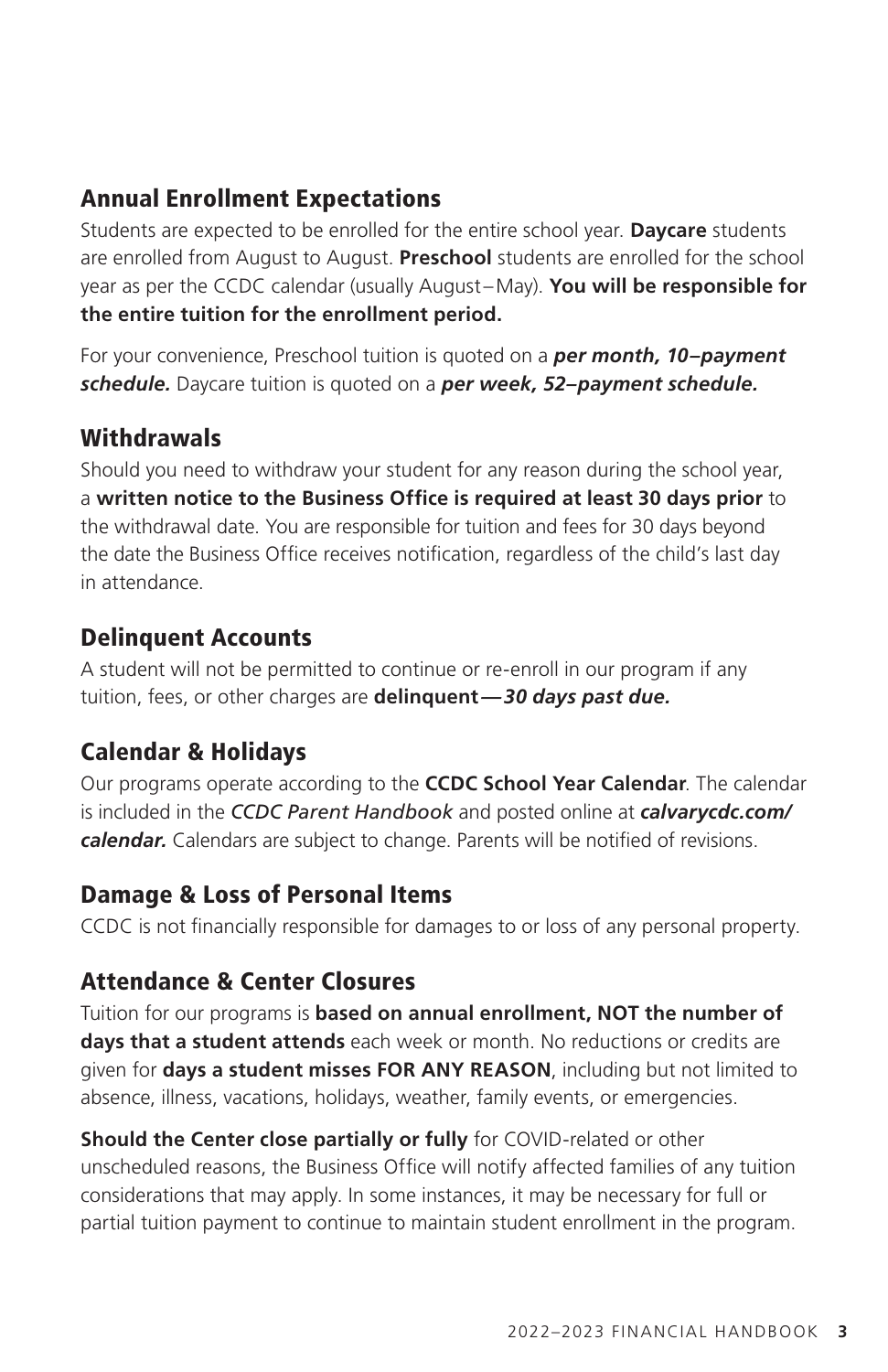# PRESCHOOL PROGRAMS

#### Preschool Hours

**Preschool for Ages 2, 3, 4 9:00 am–1:00pm Transitional Kindergarten (Half Day) 8:00 am–1:00pm Kindergarten (Half Day) 8:00 am–1:00pm**

#### Enrollment Fees

| \$200 | for 1 <sup>st</sup> child in family |
|-------|-------------------------------------|
| \$150 | for 2 <sup>nd</sup> child in family |
| \$100 | for 3rd child in family             |

The enrollment fee is due at the time of enrollment for every student each school year. This fee is separate from tuition and is non-refundable.

#### Preschool Tuition

Preschool is a school-year program. Annual tuition is **\$5600 for Preschool.** Annual tuition is **\$6600 for half-day TK and Kindergarten.**

For your convenience, annual tuition totals are referenced in terms of *10 monthly payments (August – May)* as listed below. There are no tuition discounts for siblings.

2s Class — Must be age 2 by August 31, 2022 5 day/wk (M–F) \$560/month

3s Class — Must be age 3 by August 31, 2022 and fully toilet trained by August 1, 2022

5 day/wk (M–F) \$560/month

4s Class — Must be age 4 by August 31, 2022 5 day/wk (M–F) \$560/month

5s Class — Must be age 5 by August 31, 2022

| <b>Transitional K (Half Day)</b> | $(M-F)$ | \$660/month |
|----------------------------------|---------|-------------|
| <b>Kindergarten (Half Day)</b>   | $(M-F)$ | \$660/month |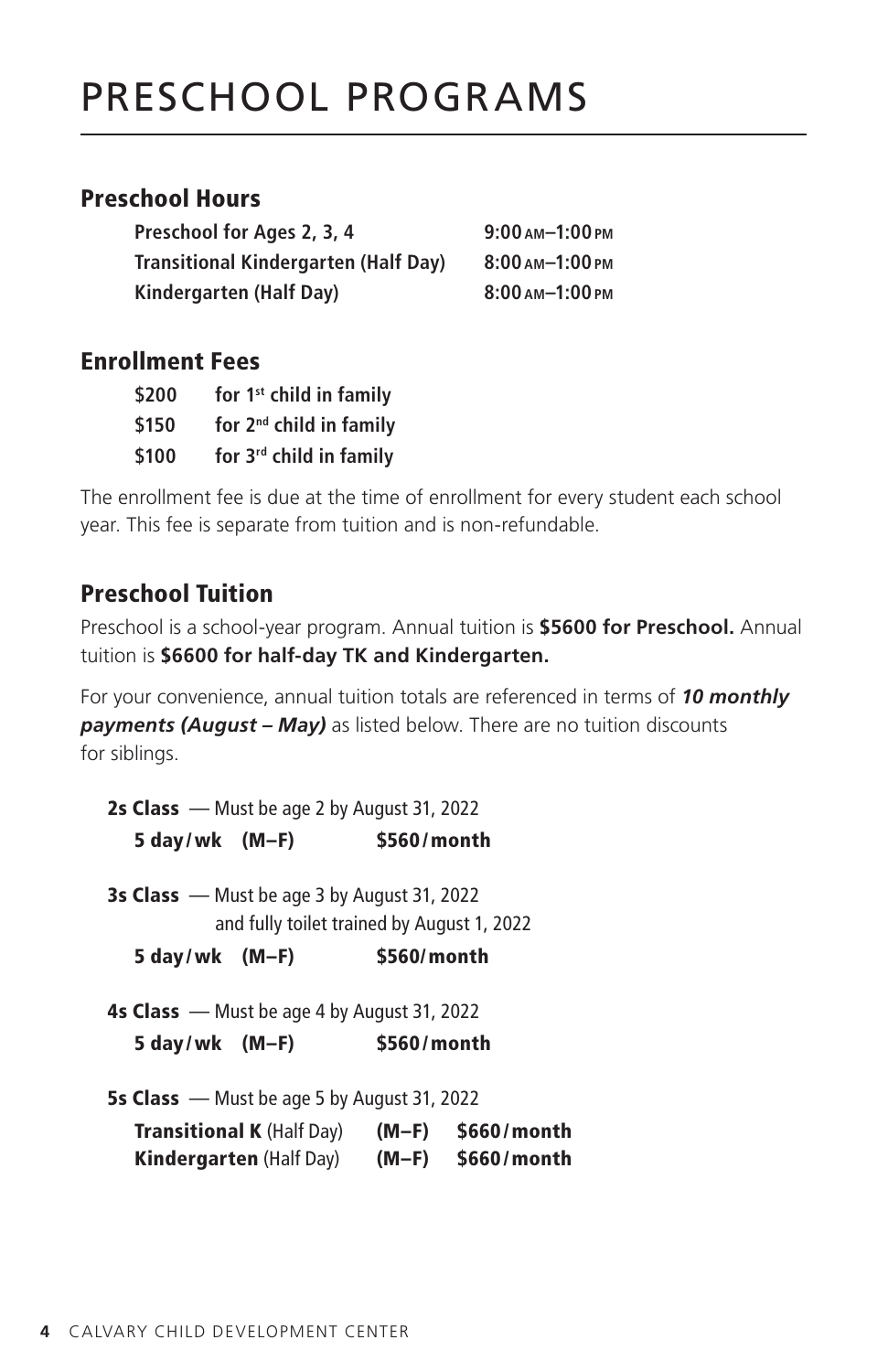# Preschool Monthly Tuition Payments

Monthly tuition payments must be made using our secure online payment system, HeadMaster Online, at *calvarycdc.com/onlinepay.* Please set up automatic recurring monthly payments. Questions? Please contact our Business Office at 704.887.3677.

# Preschool Due Dates & Late Fees

Preschool tuition payments are **DUE on the 1<sup>st</sup> day of each month.** 

A **\$50 late fee** will be applied to any account 15 days past due. Accounts with an outstanding balance **30 days past due are considered delinquent.** Please contact the Business Office with questions about your account.

#### Preschool Lunch

A hot, healthy lunch is available each day at the Center. Monthly menus are posted at *calvarycdc.com/menu*. Lunch includes milk. **Lunch cost is \$4 per day.**

Children may bring lunch from home in a lunch box; glass bottles or containers are NOT allowed. Milk may be purchased to go with lunches brought from home. **Milk cost is 30¢.**

**Parents must purchase lunch and milk credits online** through the **HeadMaster Lunch** program within the CCDC payment portal at *calvarycdc. com/onlinepay*. Lunch and milk payments will NOT be handled in person via cash. See details at *calvarycdc.com/lunch*.

#### Preschool Late Pick-up Fee

Preschool ends each day at 1:00pm. A **\$50 LATE FEE** will be charged each time a child is picked up **between 1:10–1:30pm**

Late fees will be added to your monthly tuition and are **DUE with your next regularly scheduled payment.**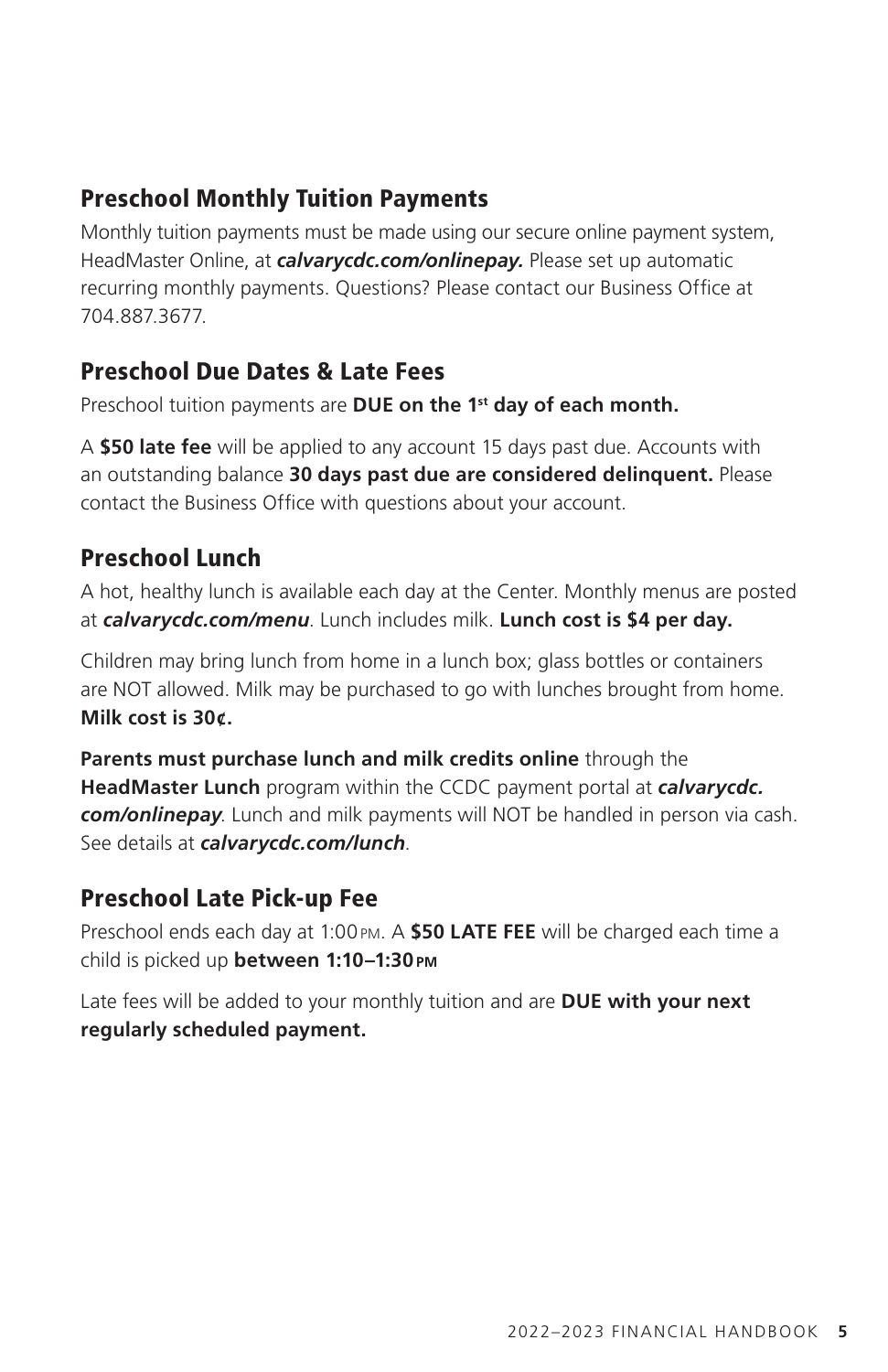#### Daycare Hours

**Daycare 8:00 am–5:00pm**

#### Enrollment Fees

| \$200 | for 1 <sup>st</sup> child in family |
|-------|-------------------------------------|
| \$150 | for 2 <sup>nd</sup> child in family |
| \$100 | for 3 <sup>rd</sup> child in family |

The enrollment fee is due at the time of enrollment for every student each school year. This fee is separate from tuition and is non-refundable.

#### Daycare Tuition

Daycare is a full-year program. Annual tuition is **\$17,940.**

For your convenience, annual tuition totals are referenced in terms of *52 weekly payments (August through August)* as listed below. There are no tuition discounts for siblings.

Toddlers — Must be 18 months of age by August 31, 2022 5 day/wk (M–F) \$345/per week 2s Class — Must be age 2 by August 31, 2022 5 day/wk (M–F) \$345/per week 3s Class — Must be age 3 by August 31, 2022 and fully toilet trained by August 1, 2022 5 day/wk (M–F) \$345/per week 4s Class — Must be age 4 by August 31, 2022 5 day/wk (M–F) \$345/per week Transitional Kindergarten (Full Day) 5 day/wk (M–F) \$345/per week Kindergarten (Full Day) 5 day/wk (M–F) \$345/per week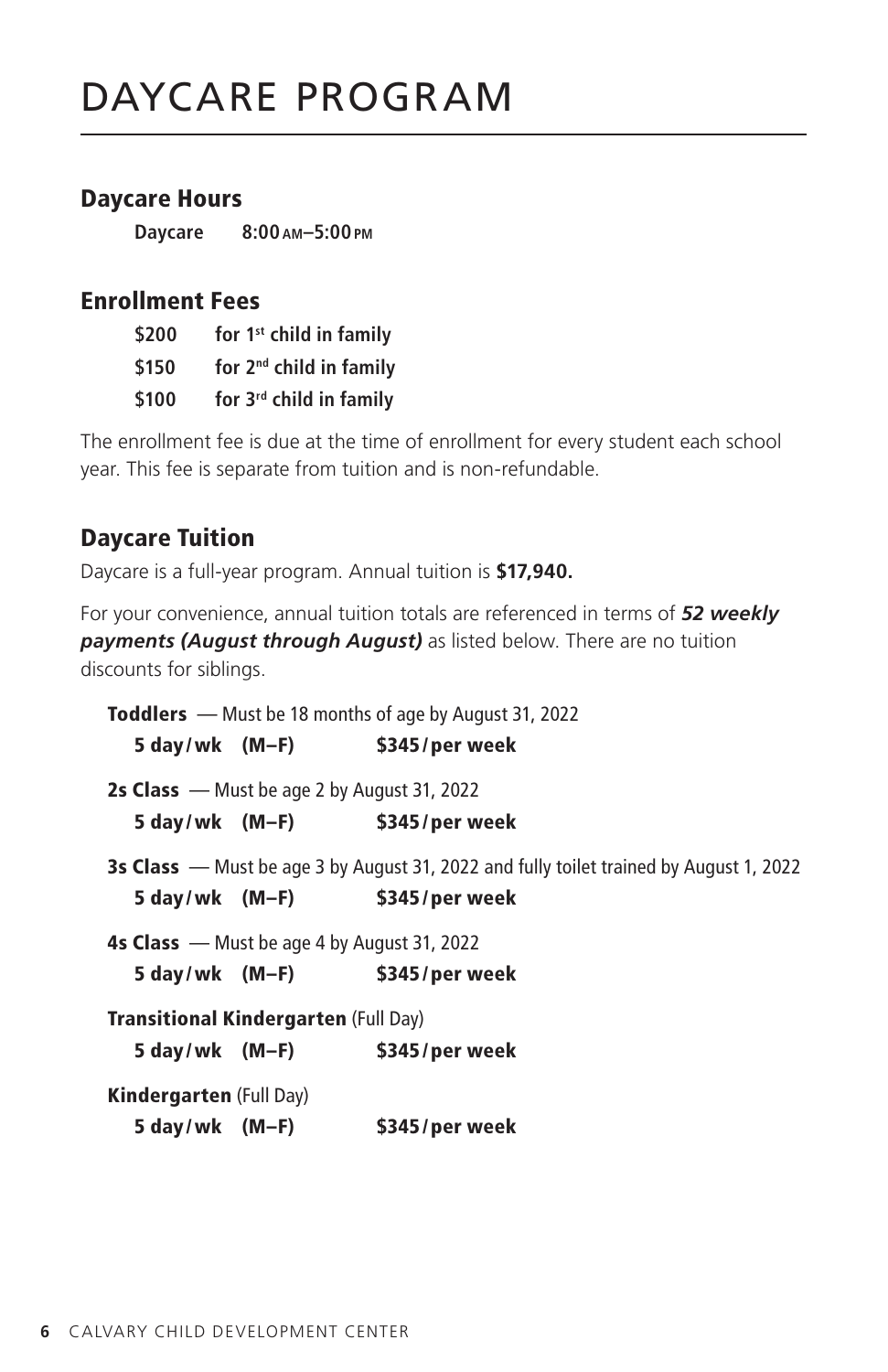#### Daycare Weekly Tuition Payments

Weekly tuition payments must be made using our secure online payment system, HeadMaster Online, at *calvarycdc.com/onlinepay.* Please set up automatic recurring weekly payments. Questions? Contact our Business Office at 704.887.3677.

#### Daycare Tuition Due Dates & Late Fees

Daycare tuition payments are **DUE by Friday each week**.

The full month's tuition (4-weeks or 5-weeks) is due by the last Friday of each month. A **\$50 late fee** will be applied to any account 15 days past due. Accounts with an outstanding balance **30 days past due are considered delinquent.** Please contact the Business Office with questions about your account.

#### Daycare Lunch & Snacks

A hot, healthy lunch and two snacks per day are included in the Daycare program. Monthly menus are posted at *calvarycdc.com/menu*.

#### Daycare Late Pick-up Fee

Daycare ends each day at 5:00pm. A **\$50 LATE FEE** will be charged each time a child is picked up **between 5:10–5:30pm**

Late fees will be added to your weekly tuition and are **DUE with your next regularly scheduled payment.**